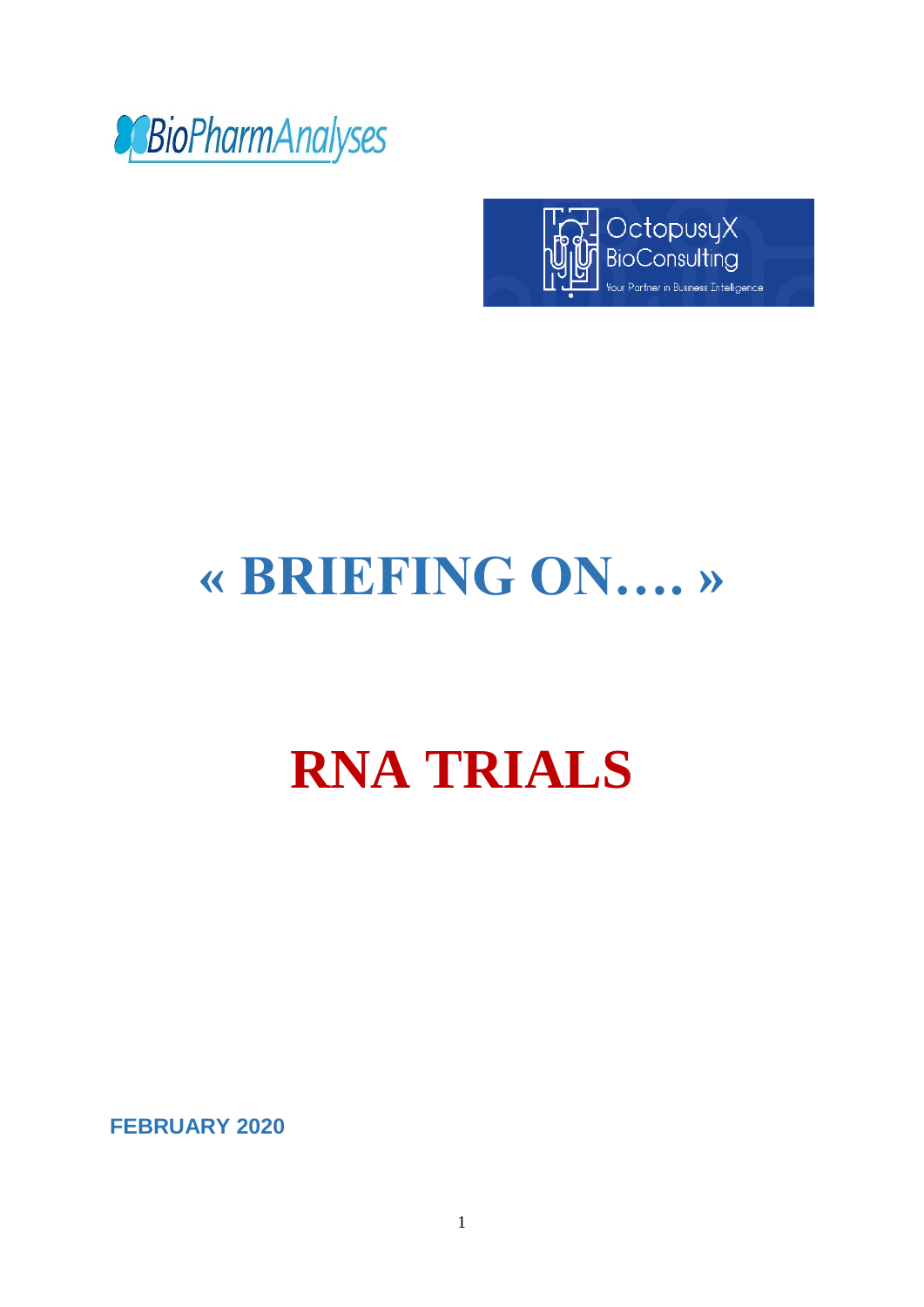

**AND**



## *BioPharmAnalyses* **and OctopusyX BioConsulting are happy to propose you the latest issue of their « BRIEFING ON RNA TRIALS ».**

## **This new publication provides you an accurate overview to explore the** *latest trials* **in the** *RNA therapeutics* **area.**

**Diseases and trials mentioned have been put in context with the most relevant and recent publications and informations selected by our experts.**

## **The trials presented here have been registered and/or updated on Clinicaltrials.gov from 01/01/2018 to 12/31/2019.**

Each Technical Datasheet includes for every trial: Identification number, Sponsor, Product, Status, Start/Planned Completion, Estimated Enrollment, Collaborations, Number of sites, Updated, Contact, Latest Related Informations/Publications.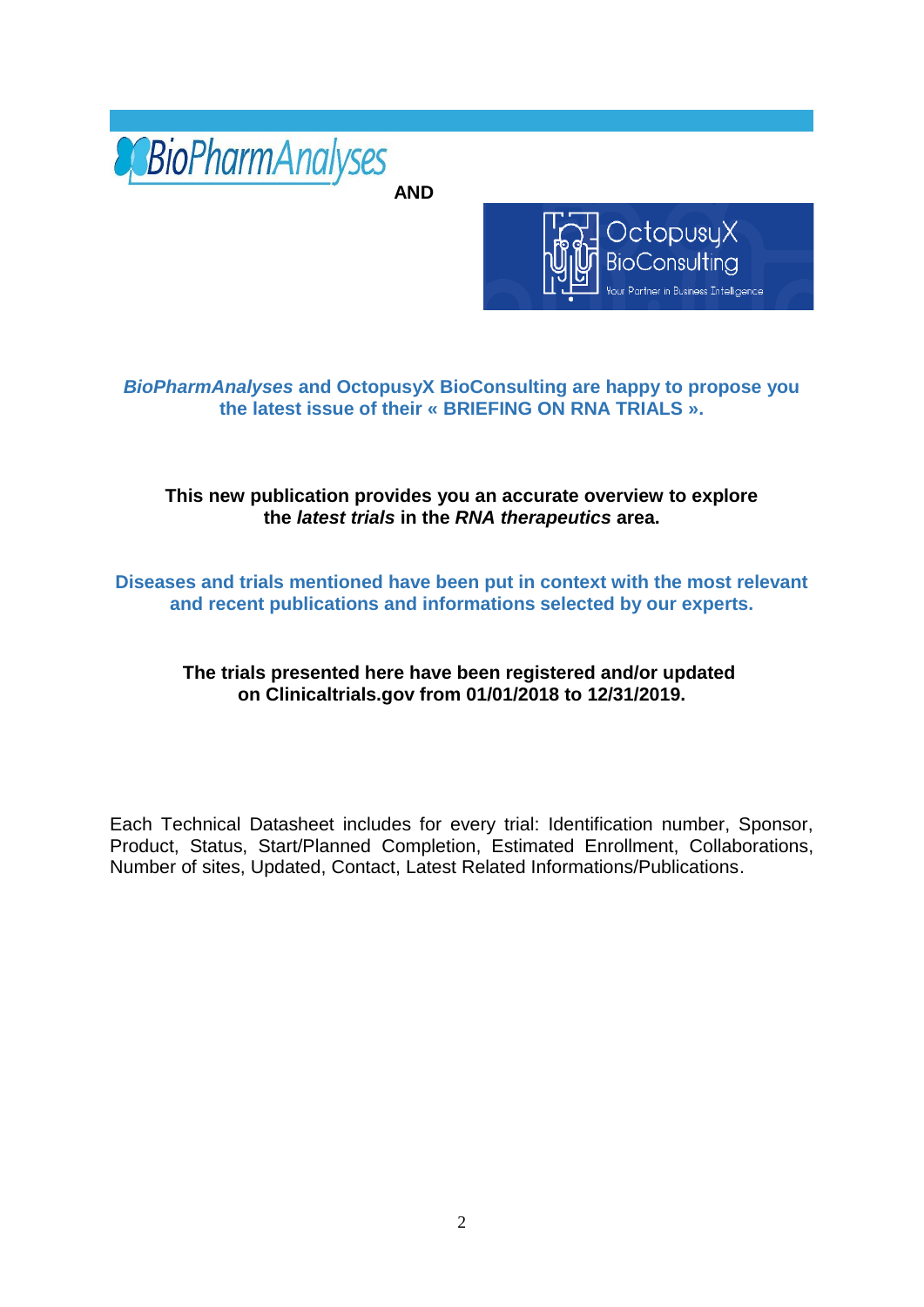## **RNA science is now translated into new therapies…**

**Seven RNA-based products are now approved and more than one hundred candidates have reached the clinical stage…**

## **FOUR REASONS TO BUY:**

# **Wishing to identify hot research topics in this highly competitive field ?**

## **Looking for an update on the clinical portfolio ?**

**Needing insights to assist you in your decision-making in RNA drug or to identify the most advanced companies in the field ?**

**Searching for new candidates to in-license ?**

## **« BRIEFING ON RNA TRIALS » is the up-dated tool you need to have**

● **220 pages detailing more than 160 clinical trials conducted in 45 countries**

**● 48 companies and academic institutions developing more than one hundred RNA therapeutics (antisense oligonucleotides, RNAi/siRNA, microRNA, mRNA...)**

● **58 targets and 62 diseases in a wide range of therapeutic areas** (cancers, cardiovascular and metabolic diseases, infectious diseases, genetic diseases, ophthalmological diseases....).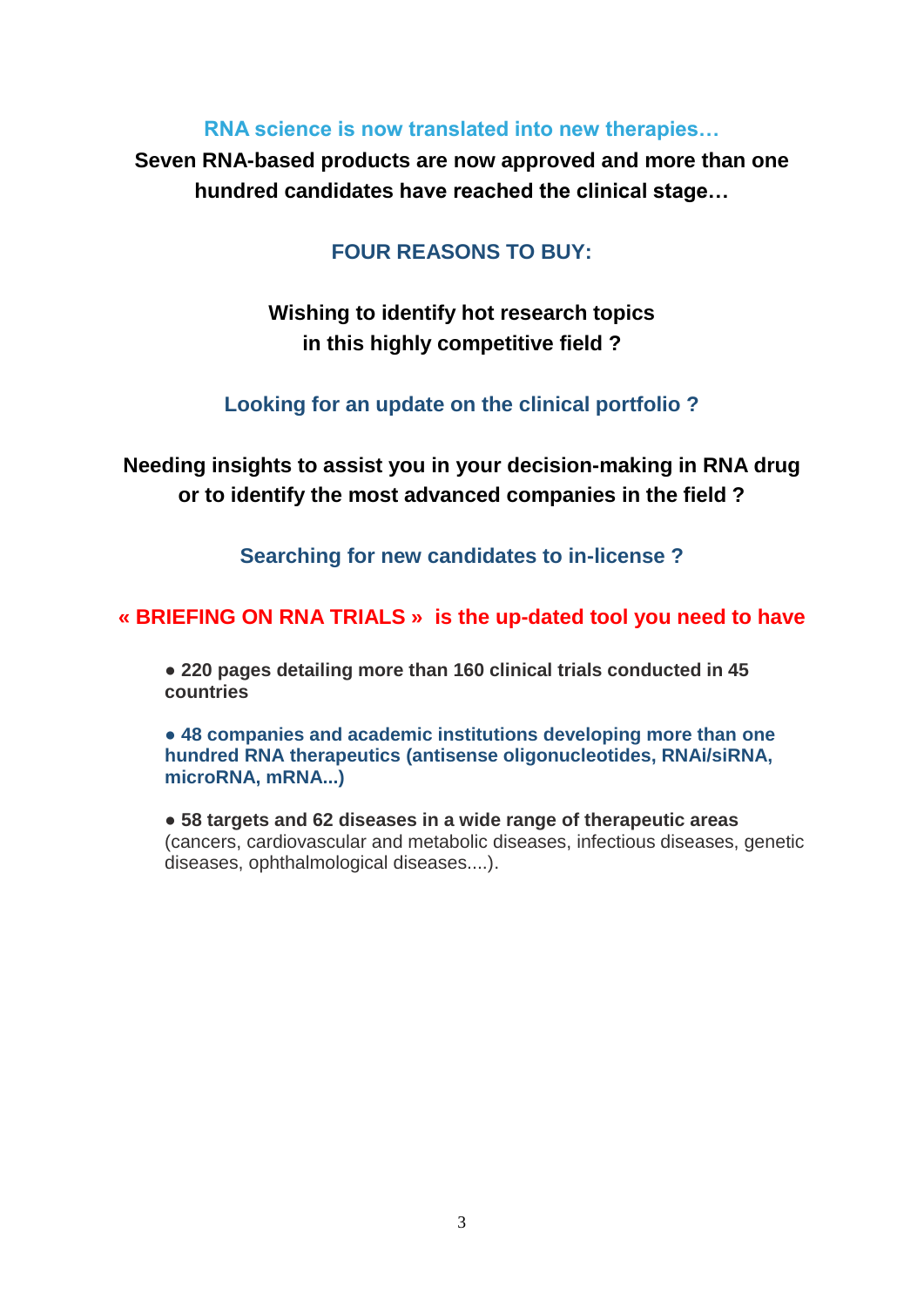# **CONTENTS**

| p5                                                                                                             |
|----------------------------------------------------------------------------------------------------------------|
| p7                                                                                                             |
| p10                                                                                                            |
| p11                                                                                                            |
| p13                                                                                                            |
| p14                                                                                                            |
|                                                                                                                |
| p15<br><b>p60</b><br>p79<br><b>p88</b><br>p109<br>p116<br>p118<br>p139<br>p143<br>p146<br>p170<br>p196<br>p211 |
|                                                                                                                |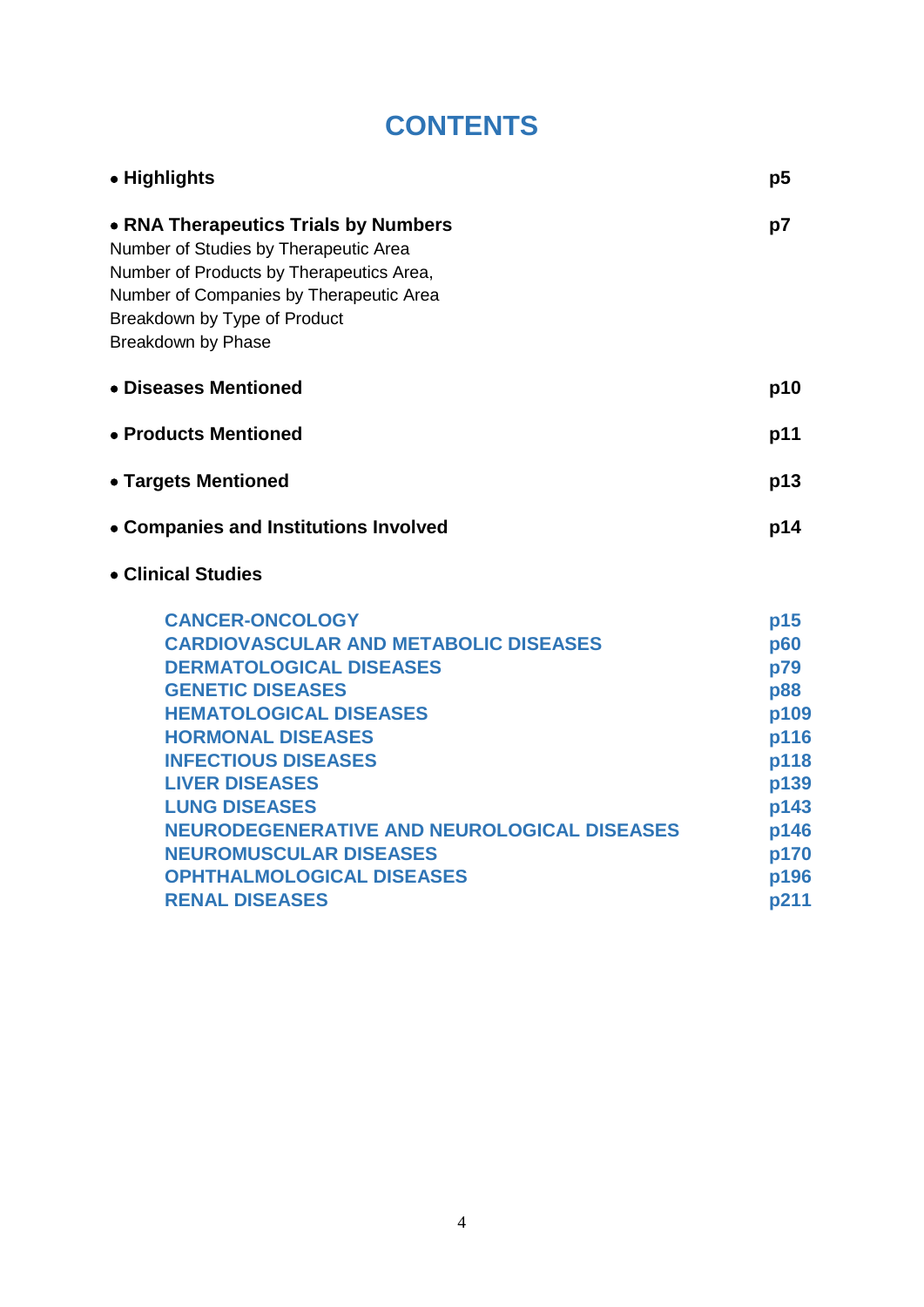# **RNA THERAPEUTICS TRIALS BY NUMBERS**

**112 products are currently in the clinical phase of development**

**58 targets and 62 diseases**

**48 companies and academic insitutions** involved in **177 clinical trials** in **45 countries**

## *NUMBER OF STUDIES BY THERAPEUTIC AREA*

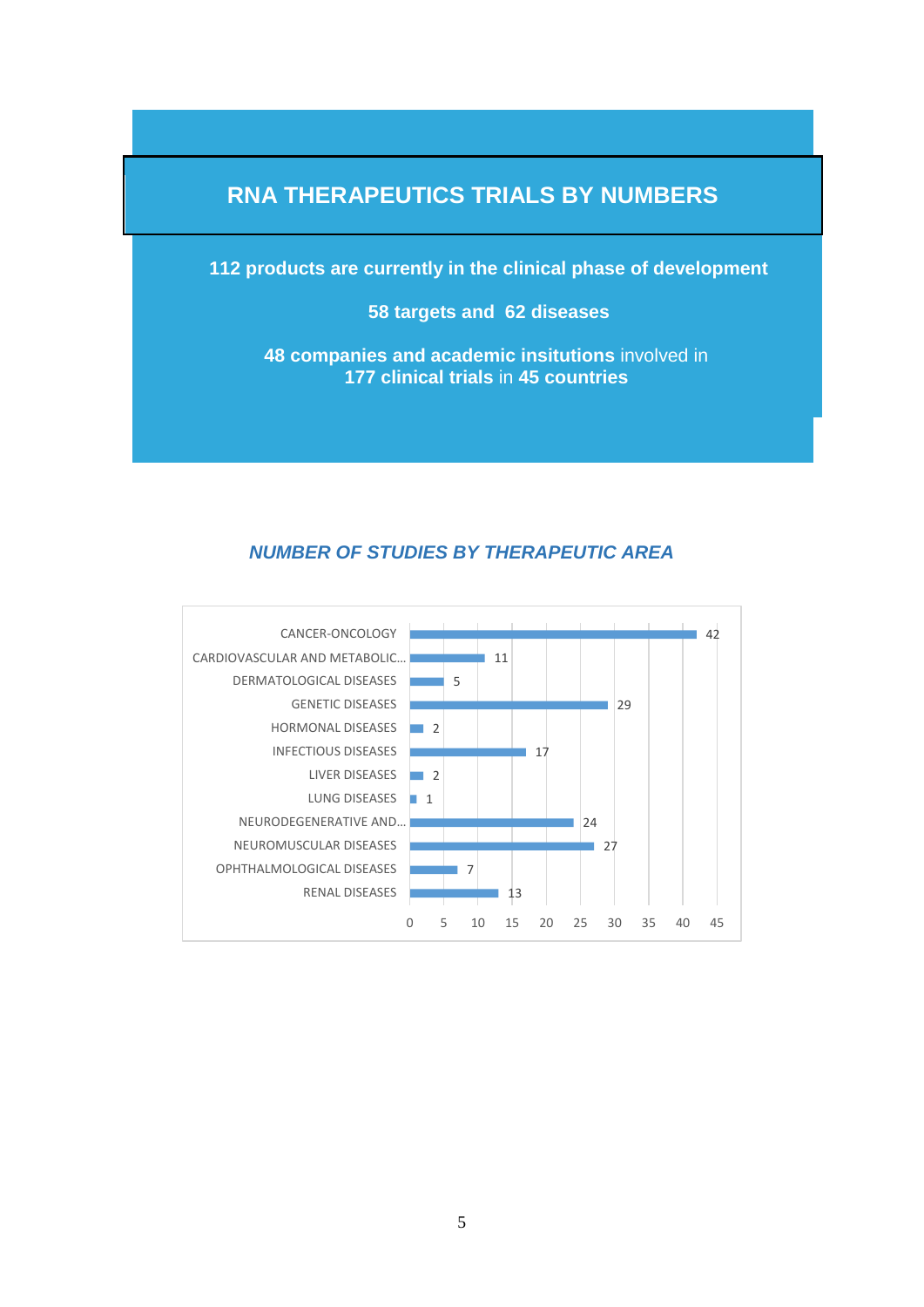# **DISEASES MENTIONED**

## **Cancer - Oncology**

Acute Myeloid Leukemia Advanced lymphoid malignancies Ewing sarcoma Head and neck cancer Liver cancer Lymphoma Melanoma Mycosis fungoides Non small cell lung cancer Ovarian cancer Pancreatic cancer Solid tumors Triple Negative Breast Cancer

## **Cardiovascular diseases and metabolic diseases**

**Dyslipidemias** Familial partial lipodystrophy Heart failure Heterozygous Familial Hypercholesterolemia (HeFH) Homozygous Familial Hypercholesterolemia (HoFH) Hypertension Hypertriglyceridemia **Thrombosis** 

## **Dermatological diseases**

Hypertrophic scars/ Keloid Incisional complications Recessive Dystrophic Epidermolysis Bullosa (RDEB)

## **Genetic diseases**

Acute hepatic porphyria Alpha 1-Antitrypsin Deficiency Alport Syndrome Cystic Fibrosis Familial Chylomicronemia Syndrome Methylmalonic acidemia Ornithine Transcarbamylase **Deficiency** 

**Hematological diseases**  β-thalassemia

## **Hemophilia**

#### **Hormonal diseases Acromegaly**

## **Infectious diseases**

Chikungunya Cytomegalovirus infection Hepatitis B Influenza Rabies infection Zika virus

## **Liver diseases**

Hepatic fibrosis Non Alcoholic Steatohepatitis (NASH)

## **Lung diseases**

Idiopathic Pulmonary Fibrosis

## **Neurodegenerative and neurological diseases**

Alzheimer's disease Amyotrophic Lateral Sclerosis Chronic migraine Hereditary transthyretin amyloidosis Familial Amyloid Polyneuropathy Huntington's disease

## **Neuromuscular diseases**

Duchenne Muscular Dystrophy Spinal muscular atrophy

## **Ophthalmological diseases**

Acute Nonarteritic Anterior Ischemic Optic Neuropathy Dry Eye Disease Leber's Congenital Amaurosis Retinitis pigmentosa Usher syndrome

## **Renal diseases**

Acute kidney injury End-stage renal disease IgA nephropathy Primary hyperoxaluria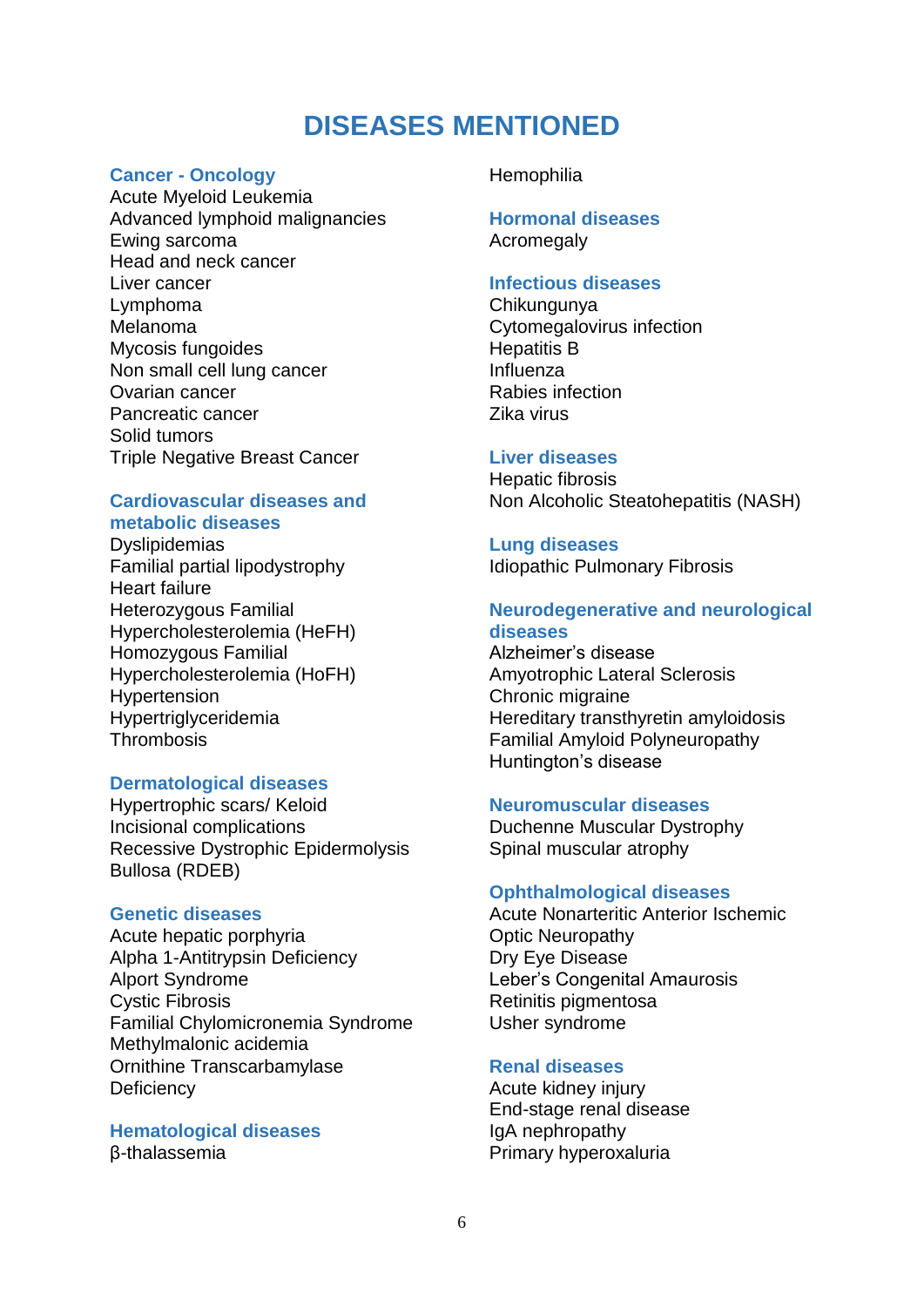# **ALPORT SYNDROME**

**Alport syndrome** is a rare genetic disorder characterized by progressive kidney disease and abnormalities of the ears and eyes. The disease is caused by mutations in the type IV collagen genes (Col4A3, Col4A4 and Col4A5). There are three genetic types: X-linked Alport syndrome (XLAS) that is caused by mutations in the COL4A5 gene, autosomal recessive Alport syndrome (ARAS) that is caused by mutations in both copies of either the COL4A3 or the COL4A4 gene, and autosomal dominant form (ADAS) that is caused by mutations in one copy of the COL4A3 or COL4A4 gene. The first sign of kidney disease is the appearance of blood in the urine early in life, with progressive decline in kidney function that ultimately results in kidney failure, especially in affected males. Progressive hearing loss occurs frequently in people with Alport syndrome. Patients may also develop abnormalities in several parts of the eyes including the lens, retina and cornea.

#### **Latest Publications**

\* *Kidney Int.* 2020 Feb;97(2):426..

X-linked Alport syndrome with "empty capsule sign".

Kudose S et al. Department of Pathology and Cell Biology, Columbia University Irving Medical Center, New York, New York, USA. [\(Abstract\)](https://www.ncbi.nlm.nih.gov/pubmed/31980082)

*\* Kidney Dis* (Basel). 2020 Jan;6(1):43-49.

A Novel COL4A5 Splicing Mutation Causes Skipping of Exon 14 in a Chinese Family with Alport Syndrome.

Gao E et al. National Clinical Research Center of Kidney Diseases, Jinling Hospital, Nanjing University School of Medicine, Nanjing, China. [\(Abstract\)](https://www.ncbi.nlm.nih.gov/pubmed/32021873)

\* *Sci Rep*. 2019 Dec 31;9(1):20398. doi: 10.1038/s41598-019-56837-6.

Modification of an aggressive model of Alport Syndrome reveals early differences in disease pathogenesis due to genetic background.

Falcone S et al. Mammalian Genetics Unit, Medical Research Council, Harwell science and innovation campus, Oxford, OX11 0RD, UK. [\(Abstract](https://www.ncbi.nlm.nih.gov/pubmed/31892712) – [Full Text\)](https://www.ncbi.nlm.nih.gov/pmc/articles/PMC6938516/)

\**Eur J Hum Genet*. 2019 Nov 21. doi: 10.1038/s41431-019-0537-8.

New frontiers to cure Alport syndrome: COL4A3 and COL4A5 gene editing in podocytelineage cells.

Daga S et al. Medical Genetics, University of Siena, Siena, Italy.

The authors employed a two-plasmid approach in order to achieve a beneficial and stable variant-specific correction using CRISPR/Cas9 genome editing. One plasmid carries a Donor DNA and a reporter system mCherry/GFP to track the activity of Cas9 in cells. The other plasmid carries a self-cleaving SpCas9 and the variant-specific sgRNA. They have achieved reversion of variants greater than 40% with undesired insertions/deletions lower than 15%. Overall, these researcgers have demonstrated a new gene therapy approach directly on patients' cells, key players of Alport pathogenesis, and they have reverted COL4 causative variants towards the wild type state. These results, in combination with preclinical models, could open new frontiers in the management and the treatment of the disorder. [\(Abstract\)](https://www.ncbi.nlm.nih.gov/pubmed/31754267)

\* *J Biol Regul Homeost Agents*. 2019 Sep-Oct;33(5 Suppl. 1):19-24.

Alport's syndrome. special issue: "Focus on pediatric nephrology", Bruni V et al.

Department of Medical and Surgical Sciences, Pediatric Unit, "Magna Graecia" University, Catanzaro, Italy. [\(Abstract\)](https://www.ncbi.nlm.nih.gov/pubmed/31630709)

▬▬▬▬▬▬▬▬▬▬▬▬▬▬▬▬▬▬▬▬▬▬▬▬▬▬▬▬▬▬▬▬▬▬▬▬▬▬▬▬▬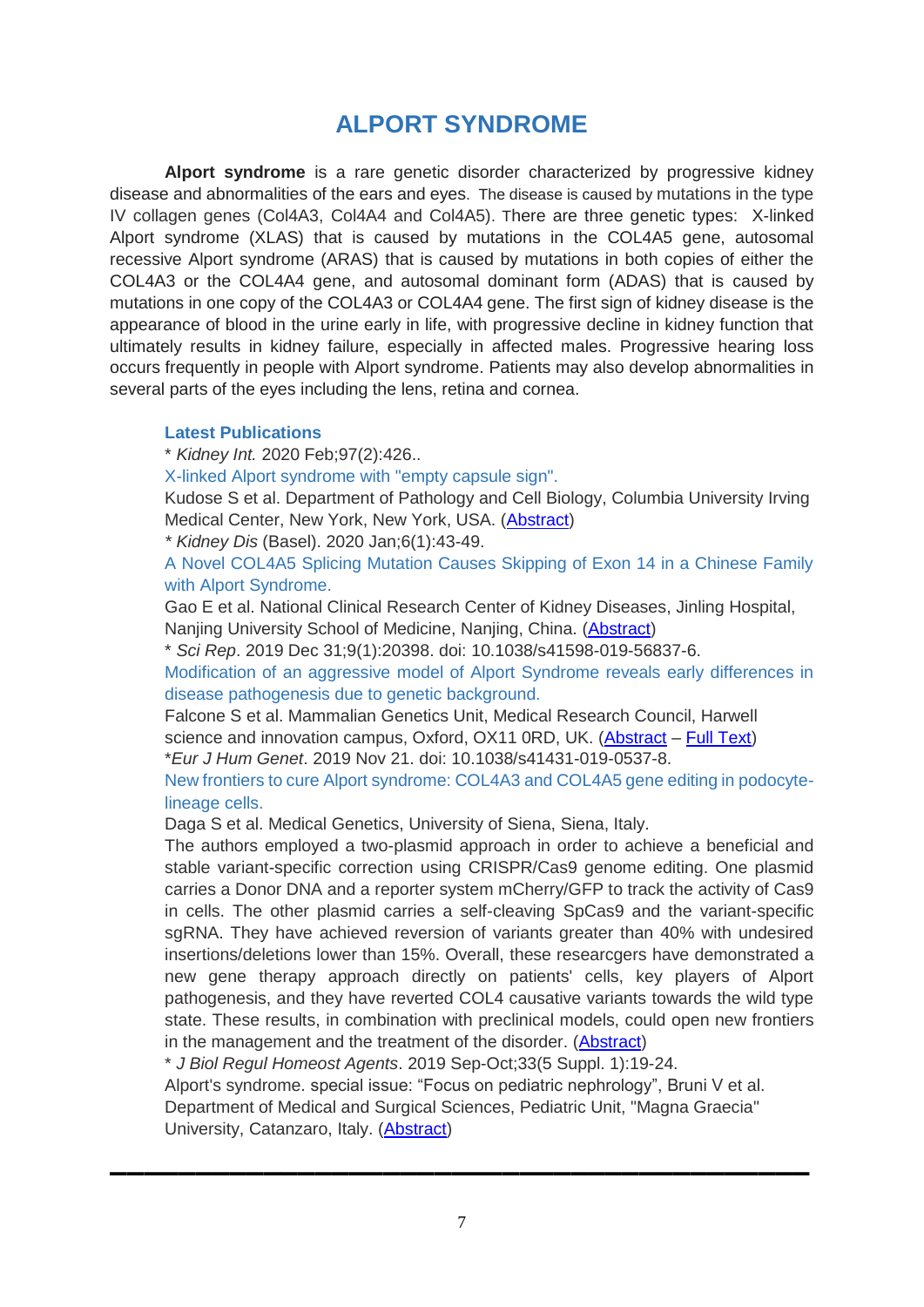# **TARGET: miR-21**

## **PRODUCT: SAR339375 (RG-012) – [SANOFI](https://www.sanofi.com/) (FR)**

**RG-012** is an investigational, single stranded, chemically modified oligonucleotide that binds to and inhibits the function of microRNA-21 (miR-21). In preclinical studies, RG-012 has demonstrated potent inhibition of miR-21 *in vitro* and *in vivo*, a decrease in the rate of progression of renal fibrosis, an increase in the lifespan of the Col4A3 deficient mice by up to fifty percent. RG-012 has received orphan designation in both the US and in the EU.

In November 2018, Regulus transitioned development responsibilities for RG-012 to its partner Genzyme, a Sanofi company, for the treatment of Alport Syndrome. The initial strategic alliance has been concluded with Sanofi in June 2010.

## **■ PHASE 2**

## **Study of SAR339375 in Patients With Alport Syndrome (HERA)**

**ID**: [NCT02855268](https://clinicaltrials.gov/ct2/show/NCT02855268) - ACT16248 - 2019-004394-10 (EudraCT Number) - U1111-1223-4466 (Other Identifier: UTN) **Recruitment Status**: Recruiting

**Start/Planned completion: NOV 2017/MAR 2023**

**Estimated Enrollment:** 45

**Sites**: 2 (AU –USA)

**Updated**: January 8, 2020

**Contact**: Trial Transparency email recommended (Toll free number for US & Canada) 800- 633-1610 ext option 6 - [Contact-US@sanofi.com](mailto:Contact-US@sanofi.com)

The study will assess the safety and tolerability of SAR339375 and the efficacy of this compound in reducing the decline in renal function. Secondary objectives include the assessment of plasma pharmacokinetic (PK) parameters of the parent compound and its metabolites and the assessment of the immunogenicity of the SAR339375. The planned length of participation in the study for each subject is up to approximately 106 weeks (from screening through completion of follow-up).

## **■ PHASE 1**

## **A Study of RG-012 in Subjects With Alport Syndrome**

**ID**: [NCT03373786](https://clinicaltrials.gov/ct2/show/NCT03373786) - PDY16327 - RG012-06 ( Other Identifier: Regulus Therapeutics) **Recruitment Status**: Completed **Start/Planned completion: DEC 2017/MAY 2019 Actual Enrollment:** 4 **Sites**: 7 (USA)

**Updated**: May 24, 2019

This is a Phase 1, multi-center study of the safety, pharmacodynamics, and pharmacokinetics of RG-012 administered to subjects with Alport syndrome. During this openlabel study, all eligible subjects will receive RG-012. The study consists of two parts (Part A and Part B). During Part A, half of the participants will receive a single dose of RG-012 and half will receive 4 doses of RG-012 (one dose every other week for 6 weeks). All subjects will undergo two renal biopsies, one before and one after receiving RG-012, to assess the effect of RG-012 on the kidney. After completing Part A, subjects will be able to enter Part B of the study. During Part B, all subjects will receive RG-012 every other week for 48 weeks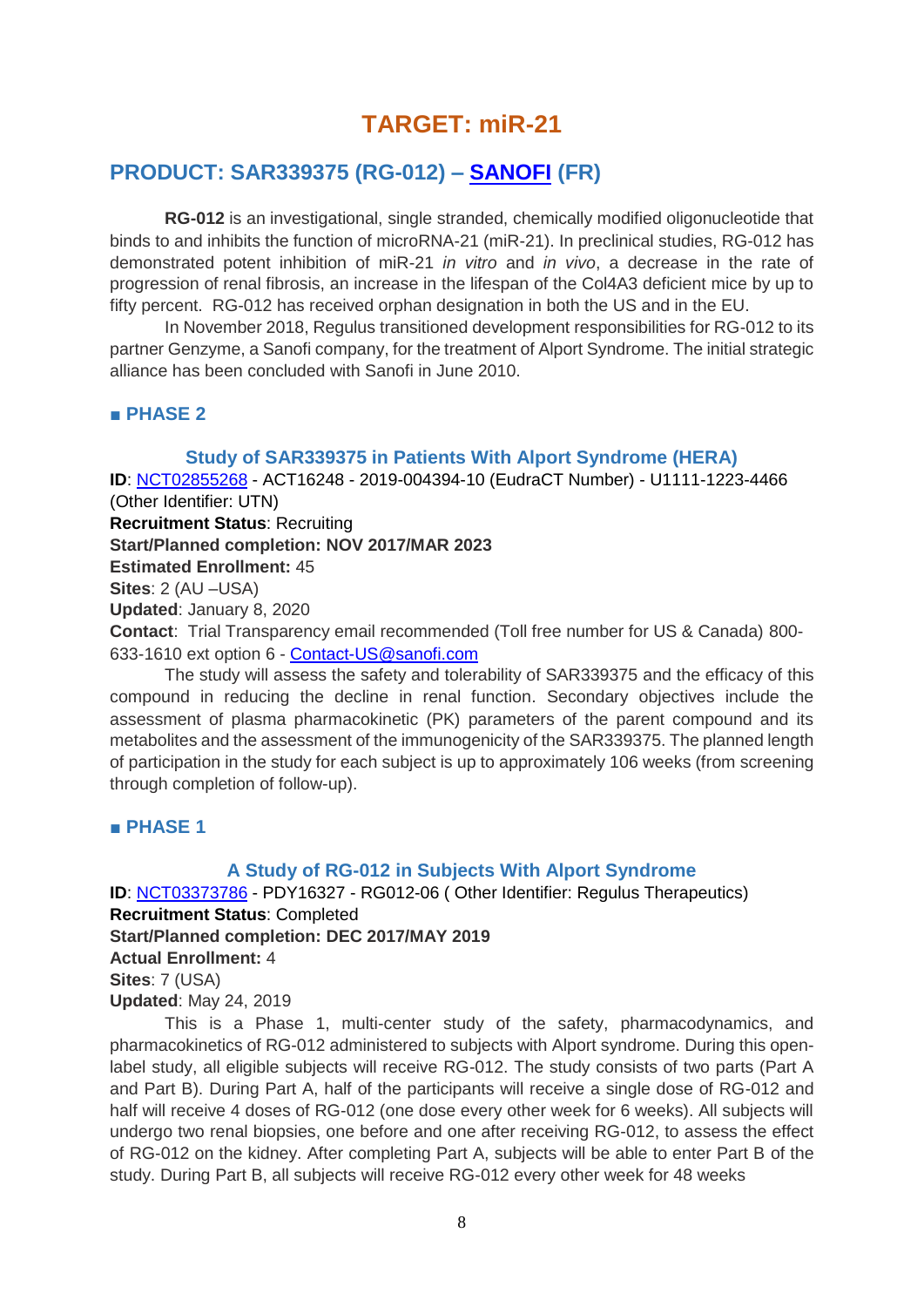# **EWING' SARCOMA**

**Ewing sarcoma** is a type of tumor that forms in bone or soft tissue. It predominantly affects the young population, with a worldwide incidence of three cases per million. It may be found in the bones of the legs, arms, feet, hands, chest, pelvis, spine, or skull. Ewing sarcoma also may be found in the soft tissue of the trunk, arms, legs, head, neck, retroperitoneum (area in the back of the abdomen behind the tissue that lines the abdominal wall and covers most of the organs in the abdomen), or other areas. It is most common in adolescents and young adults.

#### **Latest Publications**

*\* Clin Pract*. 2019 Sep 17;9(3):1111.

Ewing's sarcoma with distant metastasis: A brief note on management and emerging therapies. Meshram GG et al. Department of Pharmacology, Postgraduate Institute of Medical Education and Research and Dr. Ram Manohar Lohia Hospital, New Delhi, India.

The researchers present a case of massive Ewing's sarcoma of the right femur with metastasis to bones and lungs. The patient was treated with chemotherapy. However, he succumbed to his illness before completion of therapy. In conclusion, Ewing's sarcoma with distant metastasis is a high risk case with poor prognosis. Integrating novel molecular targets with conventional chemotherapeutic agents holds a promise for high-risk Ewing's sarcoma patients.[\(Abstract](https://www.ncbi.nlm.nih.gov/pubmed/31579490) - [Full Text\)](https://www.ncbi.nlm.nih.gov/pmc/articles/PMC6766686/)

\* *Onco Targets Ther*. 2019 May 27;12:4153-4165.

Identification of key genes and pathways in Ewing's sarcoma patients associated with metastasis and poor prognosis. Li G et al. Department of Orthopedic Surgery, The Second Affiliated Hospital, School of Medicine, Zhejiang University, Hangzhou, Zheijang 310009, People's Republic of China.

This study intended to identify the relationship between key genes/pathways and metastasis/poor prognosis in Ewing's sarcoma patients by using bioinformatic method. Differentially expressed genes (DEGs) were identified between primary and metastasis ES samples by the GEO2R online tool. Gene ontology (Go) and Kyoto encyclopedia of genes and genomes (KEGG) pathway enrichment analyses of DEGs were performed and PPI network analyses were conducted. The ES patient's prognostic information was employed for survival analysis, and the potential relationship between miRNAs and key genes was analyzed. The results showed that a total of 298 and 428 DEGs were screened out in metastasis samples based on GSE17618 and GSE12102 dataset compared to primary samples respectively. The most significantly enriched KEGG pathway was the mismatch repair (MMR) pathway. MSH2, MSH6, RPA2, and RFC2 that belong to the MMR pathway were identified as key genes. Moreover, the expression of key genes was increased in metastasis samples compared with primary ones and was associated with poor event-free and overall survival of ES patients. The negative correlation of the expression level of the key genes with patients prognosis also supported by TCGA sarcoma database. Furthermore, knockdown of EWSR/FLI1 fusion in ES cell line A673 down-regulates the expression of the 4 key genes was revealed by GDS4962. The present study indicated that the key genes might be used as molecular targets and diagnostic biomarkers for the treatment of ES. [\(Abstract](https://www.ncbi.nlm.nih.gov/pubmed/31213834) - [Full](https://www.ncbi.nlm.nih.gov/pmc/articles/PMC6549663/)  [Text\)](https://www.ncbi.nlm.nih.gov/pmc/articles/PMC6549663/)

▬▬▬▬▬▬▬▬▬▬▬▬▬▬▬▬▬▬▬▬▬▬▬▬▬▬▬▬▬▬▬▬▬▬▬▬▬▬▬▬▬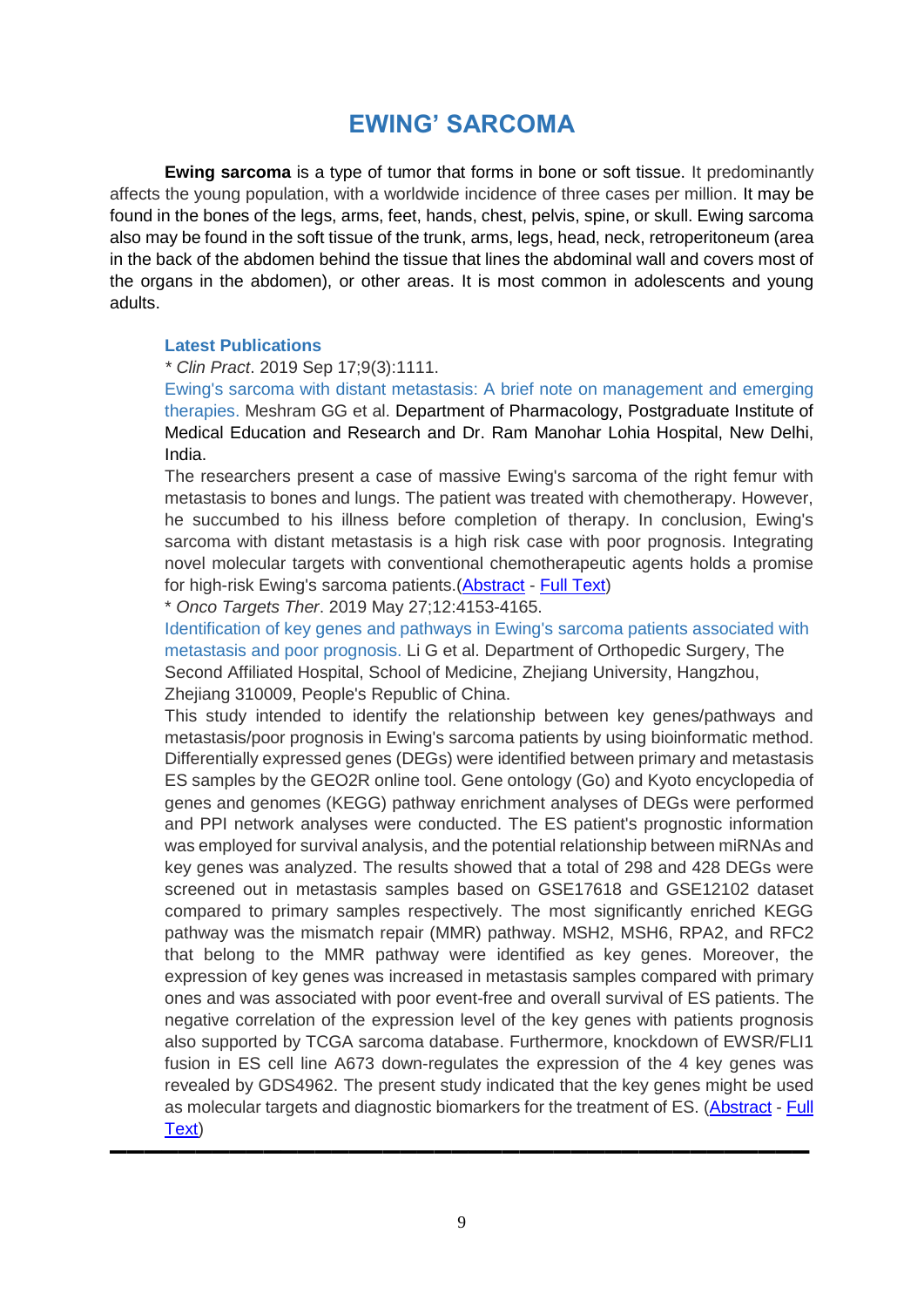## **TARGET: Furin**

## **PRODUCT: VIGIL® - [GRADALIS](https://www.gradalisinc.com/) (USA)**

**Vigil®** utilizes the patient's own cancer cells to elicit an immune response that is specially targeted and relevant to each patient's unique tumor neoantigens. Patient's cancer cells are genetically modified through the introduction of a proprietary gene plasmid. This plasmid carries the vectors of two genetic modifications.

The first gene sequence involves the **introduction of a bi-functional shRNA targeting the knockdown of furin**. One of the functions of the furin enzyme is to convert immunosuppressive TGFβ1 and TGFβ2 into active isoforms. Thus, inhibiting furin production in the patient's cancer cells results in the reduction in the expression of TGFβ1 and TGFβ2 in these cells.

The **second gene sequence expresses Granulocyte Macrophage Colony Stimulating Factor, or GM-CSF**, a potent stimulator of the immune system.

When the cells are injected into the patient's arm, modified autologous tumor cells are designed to activate the immune system. GM-CSF expression enhances cell surface antigen expression and recruits dendritic cells to the injection site; while the inhibition of TGFβ1 and TGFβ2 production allows cancer cells to now be "visible" to the patient's antigen-presenting cells (APCs).

Ewing's sarcoma characterized by the t(11; 22) (q24; q12) translocation at several but prioritized breakpoint sites, resulting in the EWS/FLI1 fusion gene is the second most frequently diagnosed primary malignant bone tumor in the US with an annual incidence, from birth to age 20, of 2.9 cases per million population. The EWS/FLI1 gene is well known as the driver gene of Ewing's sarcoma. Gradalis designed a novel pbi-shRNA™ EWS/FLI1 Type 1 LPX which has demonstrated sufficient specificity, safety and efficacy in animal testing to justify Phase I testing. Clinical safety (no ≥ grade 3 product related toxic effect) and target specific activity has been observed with other bi-shRNA products involving 147 cancer patients (698 separate dose administrations) (BB-IND 14205; BB-IND 14938). Moreover, safety has been observed with IV delivery of pbi-shRNA™ EWS/FLI1 Type 1 LPX in murine and swine testing via multidose IV administration.

## **■ PHASE 3**

## **Vigil + Irinotecan and Temozolomide in Ewing's Sarcoma (VITA) ID:** [NCT03495921](https://clinicaltrials.gov/ct2/show/NCT03495921) - CL-PTL-130

**Recruitment Status: Recruiting**

**Start/Planned completion: AUG 2018/JUL 2022**

**Estimatedu Enrollment: 114**

**Sites**: 16 (USA)

#### **Updated**: **November 18, 2019**

**Contact**: Gladice Wallraven - 214-442-8124 - [info@gradalisinc.com](mailto:info@gradalisinc.com)

This is a multicenter, 1:1 randomized Phase III study of intradermal autologous Vigil immunotherapy (1.0 x 10 $<sup>6</sup>$  cells/injection; minimum of 4 to a maximum of 12 administrations)</sup> in combination with irinotecan and temozolomide in subjects with metastatic Ewing's sarcoma Family of Tumors (ESFT) refractory/intolerant or recurrent to 1 prior line of chemotherapy. Participants undergoing a standard surgical procedure (e.g., tumor biopsy or palliative resection) may have tumor tissue harvested for manufacture of the investigational product.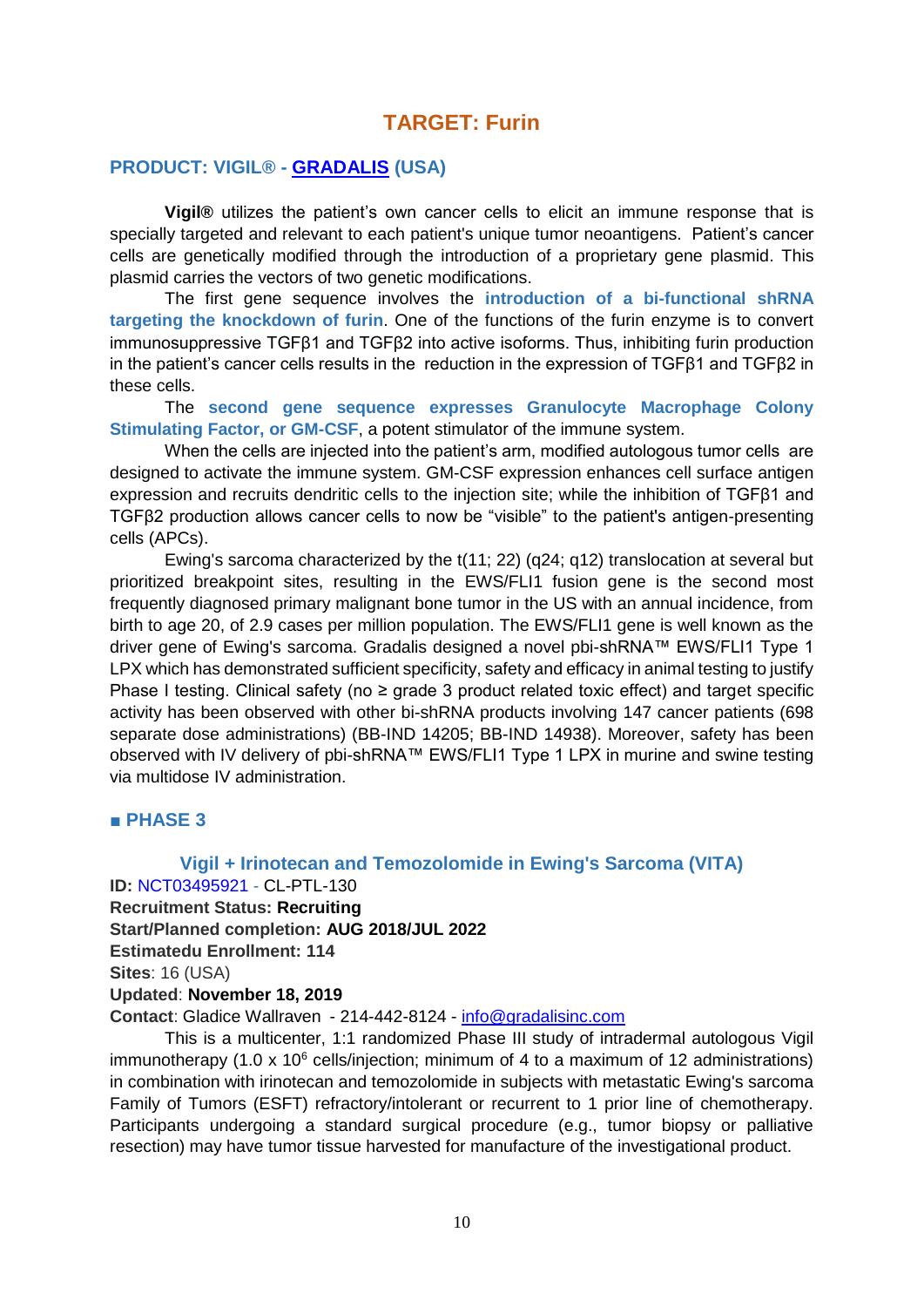#### **■ PHASE 2**

### **A Two-part Phase IIb Trial of Vigil in Ewing's Sarcoma**

**ID:** [NCT02511132](https://clinicaltrials.gov/ct2/show/NCT02511132) - CL-PTL-121

**Recruitment Status : Active, not recruiting Start/Planned completion: MAR 2017/DEC 2019 Estimated Enrollment: 22**

**Sites**: 6 (USA)

#### **Updated: March 20, 2019**

Based on the limited accrual to Part 1 of this study, Gradalis is opening Part 2 of this clinical protocol to assess the safety of Vigil immunotherapy in combination with irinotecan and temozolimidetemozolomide. Part 2 will be conducted at the same centers as Part 1, studying intradermal autologous Vigil cancer vaccine (1.0 x  $10^7$  cells/injection; minimum of 4 to a maximum of 12 administrations) in patients with metastatic Ewing's sarcoma Family of Tumors (ESFT) refractory or intolerant to at least 1 prior line of chemotherapy. Patients undergoing a standard surgical procedure (e.g., tumor biopsy or palliative resection) may have tumor tissue harvested for manufacture of investigational product. Patients meeting eligibility criteria including manufacture of a minimum of 4 immunotherapy doses of Vigil will be registered to receive: (i) oral temozolimide temozolomide 100 mg/m2 daily (Days 1 - 5, total dose 500 mg/m2/cycle), (ii) irinotecan 50 mg/m2 daily (Days 1 - 5, total dose 250mg/m2/cycle), orally or irinotecan 20mg/m2 daily (Days 1 - 5, total dose 100mg/m2/cycle), intravenously (iii) pegfilgrastim 100μg/kg (Day 6) subcutaneously (optional and may be administered at home), and (iv) Vigil 1.0 x 10<sup>7</sup> cells/injection, intradermally on Day 15 and every 3 weeks thereafter.

#### **■ PHASE 1**

## **Pbi-shRNA™ EWS/FLI1 Type 1 LPX in Subjects With Advanced Ewing's Sarcoma**

**ID:** [NCT02736565](https://clinicaltrials.gov/ct2/show/NCT02736565) - CL-PTL-001 **Recruitment Status: Recruiting Start/Planned completion: OCT 2016/FEB 2020 Estimated Enrollment:** 28 **Sites**: 2 (USA) **Updated**: June 17, 2019 **Contact**: Gladice Wallraven - 214-442-8124 - [info@gradalisinc.com](mailto:info@gradalisinc.com)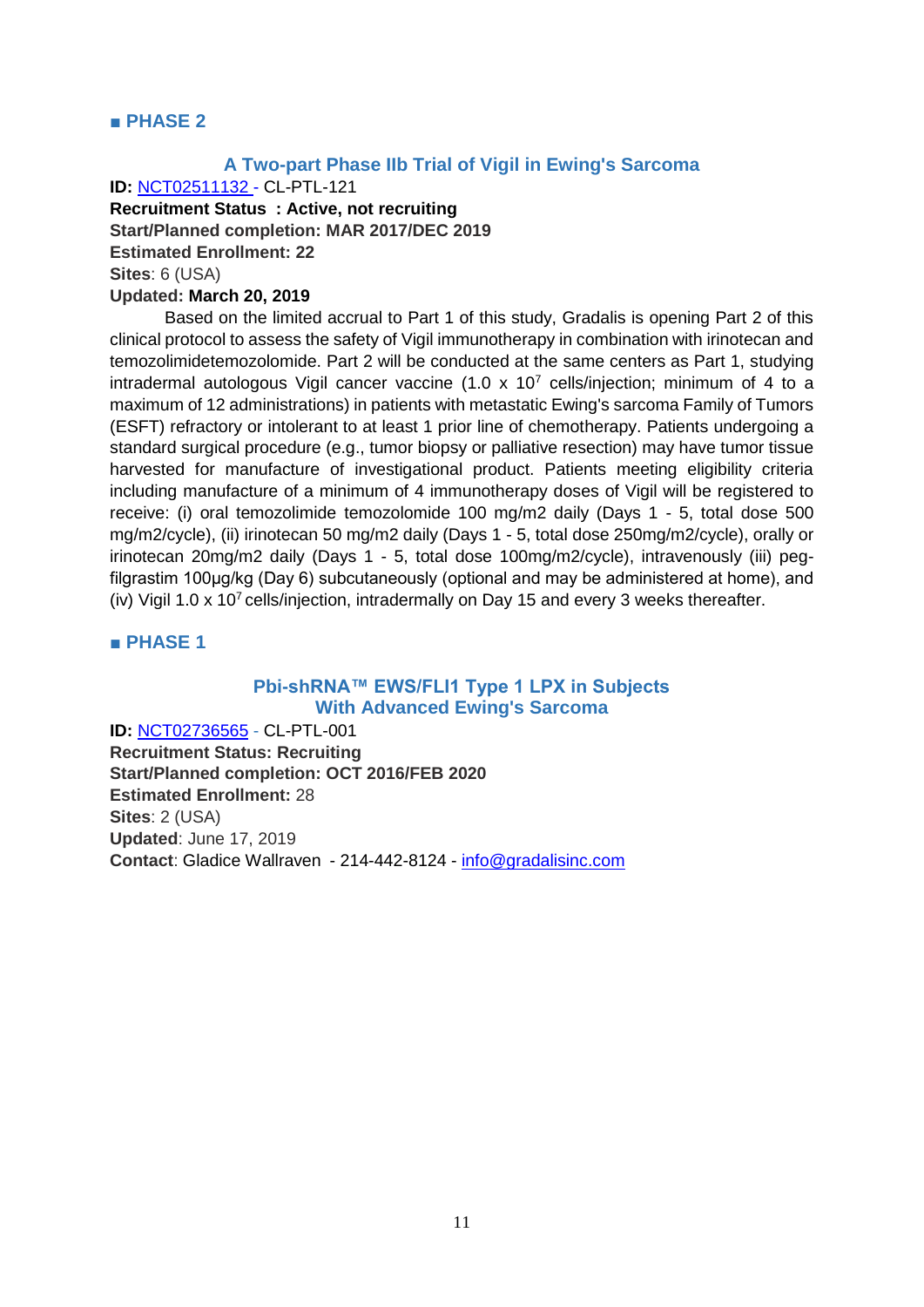# **FAMILIAL PARTIAL LIPODYSTROPHY (FPL)**

**Familial partial lipodystrophy** is a rare genetic disorder characterized by generalized or partial loss adipose tissue. Six different subtypes of FPL have been identified. Each subtype is caused by a mutation in a different gene. Mutations in five genes that cause FPL have been identified including the LMNA gene, that codes for lamin A and lamin C; the PPARG gene, that codes for the transcription factor PPAR gamma; the PLIN1 gene, that codes for perilipin; the AKT2 gene that codes for protein kinase B beta; and the CIDEC gene that codes for the CIDEC protein that plays a role in storage of fat within lipid droplets.

#### **Latest Publications**

*\* J Clin Endocrinol Metab*. 2019 Dec 1;104(12):6025-6032. Diagnostic Challenge in PLIN1-Associated Familial Partial Lipodystrophy. Jéru I et al. Sorbonne University, Inserm U938, Saint-Antoine Research Centre and Institute of CardioMetabolism and Nutrition, Paris, France. [\(Abstract](https://www.ncbi.nlm.nih.gov/pubmed/31504636) – [Full Text\)](https://www.ncbi.nlm.nih.gov/pmc/articles/PMC6916795/)

\* *Acta Diabetol.* 2019 Dec 20. doi: 10.1007/s00592-019-01462-y. The novel loss of function Ile354Val mutation in PPARG causes familial partial lipodystrophy.

Padova G et al. Endocrinology Unit, Garibaldi Hospital, Catania, Italy.

Familial partial lipodystrophy (FPLD) is a rare autosomal dominant disorder, mostly due to mutations in lamin A (LMNA) or in peroxisome proliferator-activated receptor gamma (PPARG) genes. In the present study, the authors aimed to identify and functionally characterize the genetic defect underlying FPLD in an Italian family presenting with several affected individuals in three consecutive generations. [\(Abstract\)](https://www.ncbi.nlm.nih.gov/pubmed/31863320)

## **TARGET: APOLIPOPROTEIN C-III**

▬▬▬▬▬▬▬▬▬▬▬▬▬▬▬▬▬▬▬▬▬▬▬▬▬▬▬▬▬▬▬▬▬▬▬**▬**▬▬▬▬▬

## **PRODUCT: WAYLIVRA® (VOLANESORSEN - ISIS-APOCIIIRX - ISIS 304801) - IONIS PHARMACEUTICALS (USA)**

**Volanesorsen** is an antisense oligonucleotide that targets mRNA for apolipoprotein C-III (ApoC-III). By blocking the production of this protein, this ASO reduces the level of triglycerides in the blood and, as a result, fat accumulation in the body. The drug has received market authorization in the [EU](https://www.ema.europa.eu/en/medicines/human/EPAR/waylivra) in May 2019 for the treatment of familial chylomicronaemia syndrome.

#### **Related Informations/Publications**

\* *Drugs*. 2019 Aug;79(12):1349-1354.

#### Volanesorsen: First Global Approval.

Paik J, Duggan S. Springer Nature, Private Bag 65901, Mairangi Bay, 0754, Auckland, New Zealand.

This article summarizes the milestones in the development of volanesorsen leading to its first approval in the EU as an adjunct to diet in adult patients with genetically confirmed familial chylomicronaemia syndrome and at high risk for pancreatitis, in whom response to diet and triglyceride lowering therapy has been inadequate. [\(Abstract\)](https://www.ncbi.nlm.nih.gov/pubmed/31301033)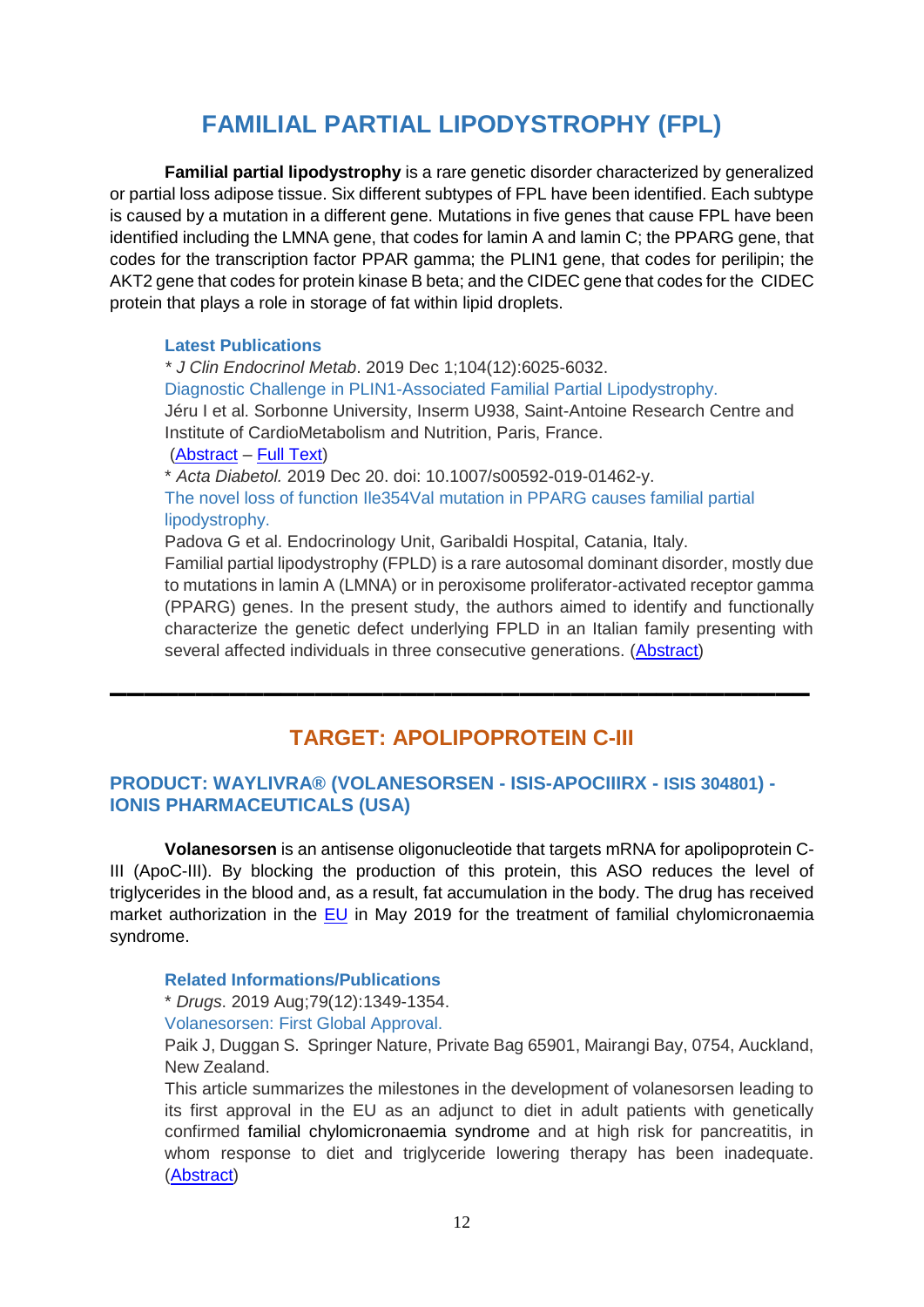## **■ PHASE 2-3**

## **The BROADEN Study: A Study of Volanesorsen (Formerly ISIS-APOCIIIRx) in Patients With Familial Partial Lipodystrophy**

**ID**: [NCT02527343](https://clinicaltrials.gov/ct2/show/NCT02527343) - ISIS 304801-CS17 - BROADEN **Recruitment Status**: Active, not recruiting **Start/Planned completion: OCT 2015/SEP 2021 Estimated Enrollment:** 60 **Sites**: 30 (BE, BR, CA, DE, ES, GR, IL, IT, NL, PO, RU, TR, UK, US) **Updated**: August 23, 2018

The purpose of this study is to evaluate the efficacy and safety of volanesorsen (IONIS-APOCIIIRx) given for 52 weeks in patients with Familial Partial Lipodystrophy. Patients will then be allowed to continue in a 2 year Open Label Extension of the study.

## **■ PHASE 2**

## **Efficacy, Safety and Tolerability of ISIS 304801 in People With Partial Lipodystrophy With an Open-Label Extension**

**ID**: [NCT02639286](https://clinicaltrials.gov/ct2/show/NCT02639286) - 160038

**Recruitment Status**: Completed

**Start/Planned completion: DEC 2015/SEP 2019**

**Actual Enrollment:** 6

**Collaboration:** National Institute of Diabetes and Digestive and Kidney Diseases (NIDDK) (USA)

**Sites**: 1 (US)

**Updated**: October 2, 2019

The purpose of this study is to determine if apoC-III reduction using an ASO to apoC-III (ISIS 304801) will reduce triglycerides and improve insulin resistance, diabetes, and hepatic steatosis in patients with lipodystrophy.

## **TARGET: ANGIOPOIETIN-LIKE 3 (ANGPTL3)**

▬▬▬▬▬▬▬▬▬▬▬▬▬▬▬▬▬▬▬▬▬▬▬▬▬▬▬▬▬▬▬▬▬▬▬▬▬▬▬▬▬

## **PRODUCT: AKCEA-ANGPTL3-LRX (VUPANORSEN - ISIS 703802) – [AKCEA](https://akceatx.com/)  [THERAPEUTICS](https://akceatx.com/) (USA) – [IONIS PHARMACEUTICALS](https://www.ionispharma.com/) (USA)**

**AKCEA-ANGPTL3-LRx** is a ligand conjugated antisense (LICA) drug designed to reduce the production of angiopoietin-like 3 (ANGPTL3). The absence of ANGPTL3 has been shown to be cardioprotective and associated with reduced risk of insulin resistance and diabetes mellitus. Ionis and Akcea are developing AKCEA-ANGPTL3-LRx to treat multiple lipid disorders including rare hyperlipidemias and NAFLD with metabolic complications. The AKCEA-ANGPTL3-LRx Phase 2 program is designed to include three clinical studies in patients with one of three rare hyperlipidemias, including familial chylomicronemia syndrome (FCS), familial partial lipodystrophy (FPL), and homozygous familial hypercholesterolemia (HoFH). In October 2019, Akcea Therapeutics and Pfizer have entered into a worldwide exclusive [licensing agreement](https://www.pfizer.com/news/press-release/press-release-detail/akcea_and_pfizer_inc_announce_licensing_agreement_for_investigative_antisense_therapy_akcea_angptl3_lrx) for AKCEA-ANGPTL3-LRx. Under terms of the agreement,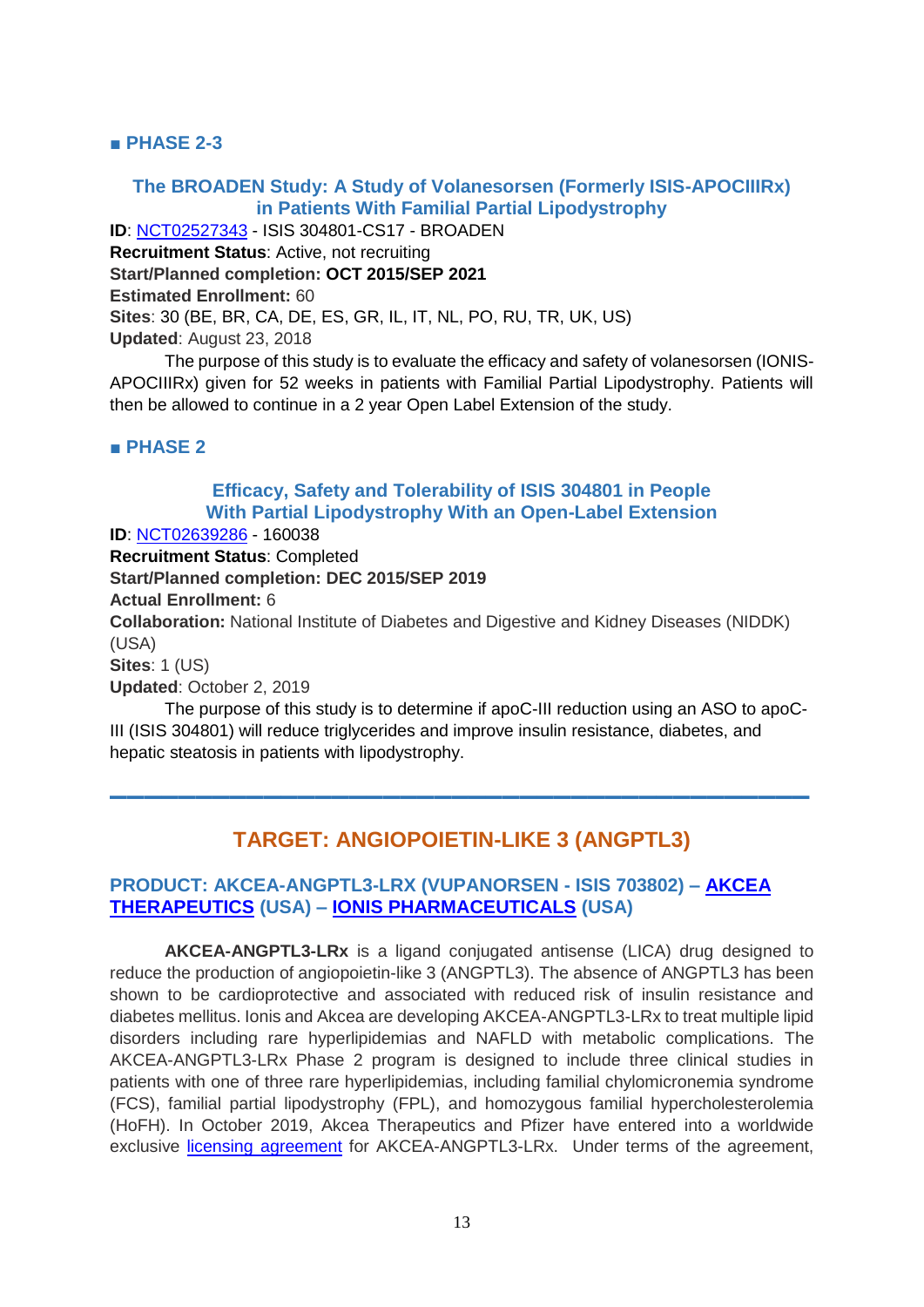Akcea and Ionis will receive a \$250 million upfront license fee, which will be split equally between the two companies.

## **Related Informations/Publications**

\* **JANUARY 2020** - Akcea Therapeutics announced positive topline results from the Phase 2 study of AKCEA-ANGPTL3-LRx in patients with hypertriglyceridemia, type 2 diabetes and non-alcoholic fatty liver disease (NAFLD). The study met the primary endpoint of significant triglyceride lowering and multiple secondary endpoints with a favorable safety and tolerability profile. [\(Press Release\)](https://ir.akceatx.com/news-releases/news-release-details/akcea-and-ionis-report-positive-topline-phase-2-study-results)

## **■ PHASE 2**

## **Study of AKCEA-ANGPTL3-LRX (ISIS 703802) in Patients With Familial Partial Lipodystrophy (FPL)**

**ID**: [NCT03514420](https://clinicaltrials.gov/ct2/show/NCT03514420) - ISIS 703802-CS5 **Recruitment Status**: Completed **Start/Planned completion: MAY 2018/AUG 2019 Estimated Enrollment:** 4 **Collaboration: Ionis Pharmaceuticals (USA) Sites**: 1 (US) **Updated**: September 13, 2019 This is a multi-center, open-label study to evaluate the efficacy of AKCEA-ANGPTL3-

LRX for reduction of fasting triglycerides in patients with Familial Partial Lipodystrophy.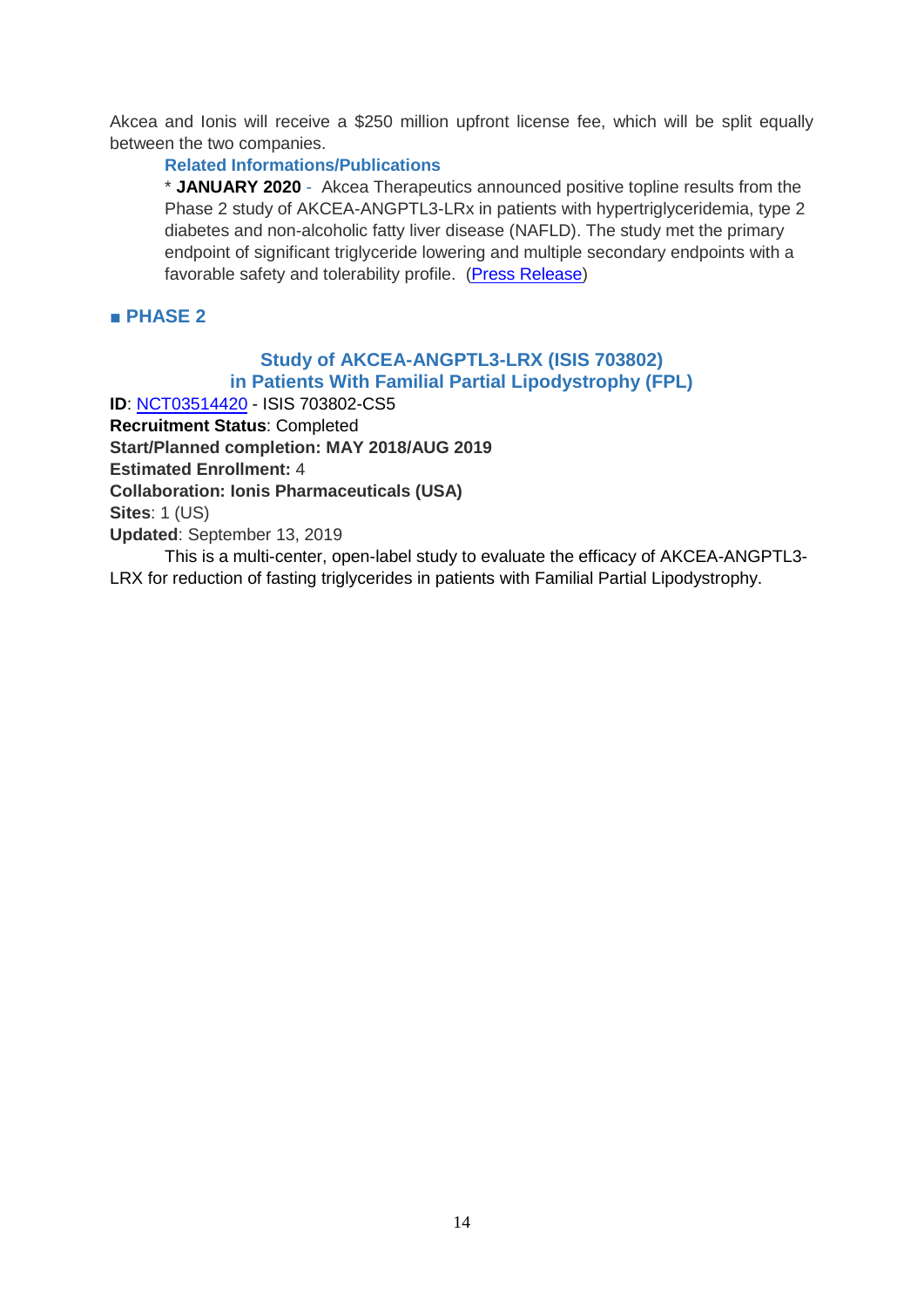# **RETINITIS PIGMENTOSA (RP)**

**Retinitis pigmentosa** is a group of rare, genetic disorders that involve a breakdown and loss of cells in the retina. Common symptoms include difficulty seeing at night and a loss of peripheral vision. This inherited disorder results from harmful changes in any one of more than 50 genes that carry the instructions for producing photoreceptors in cells within the retina. Forms of RP and related diseases include Bardet-Biedl syndrome, Leber congenital amaurosis, Usher syndrome, among others.

Symptoms of RP typically appear in childhood. Children often have difficulty getting around in the dark. Their visual field becomes restricted and patients with RP often find bright lights uncomfortable. Because there are many gene mutations that cause the disorder, its progression can differ greatly from person to person. Some people retain central vision and a restricted visual field into their 50s, while others experience significant vision loss in early adulthood. Eventually, most individuals with RP will lose most of their sight.

Gene therapy for several different types of RP has shown promise in the laboratory. In a landmark clinical trial, gene therapy for a retinal disorder called Leber congenital amaurosis (LCA) led to improved vision for people with that disorder. This and other gene therapy clinical trials for LCA are ongoing to establish a maximally safe dosage and determine the long-term benefits of treatment.

#### **Latest Publications**

*\* Sci Rep*. 2020 Jan 31;10(1):1603.

Retinitis Pigmentosa Due to Rp1 Biallelic Variants.

Silva RS et al. Department of Ophthalmology, Ophthalmology Institute Dr. Gama Pinto, Lisbon, Portugal.

In the present study, the authors screened 529 Brazilian individuals affected by inherited retinal disorders. A total of seven unrelated and nonsyndromic patients with RP1 biallelic variants (OMIM # 180100) were diagnosed in their centre and included in the study. They had classic retinitis pigmentosa with diagnosis at the first decade of life. All patients had molecular diagnosis, with six different RP1 variants. This study reports two new pathogenic variants - two frameshift duplications (c.1234dupA p.Met412Asnfs\*7 and c.1265dupC p.Ala423Cysfs\*2) and reinforces other four known pathogenic variants - two frameshift deletions (c.469delG p.Val157Trpfs\*16 and c.3843delT p.Pro1282Leufs\*12) and two stop gain mutations (c.1186 C > T p.Arg396\* and c.1625C > G p.Ser542\*). These findings broaden the spectrum of RP1 variants. This study also reviewed the fundus characteristics that clinically could raise the hypothesis of a retinitis pigmentosa due to RP1 gene. It is worthwhile to try to identify the disease-causing variants in each patient since it can provide prognostic information and be useful in genetic consultation and diagnosis in the future. [\(Abstract\)](https://www.ncbi.nlm.nih.gov/pubmed/32005865)

*\* Int J Mol Sci*. 2020 Jan 25;21(3). pii: E777. doi: 10.3390/ijms21030777.

RNA editing as a therapeutic approach for retinal gene therapy requiring long coding sequences.

Fry LE et al. Nuffield Laboratory of Ophthalmology, Nuffield Department of Clinical Neurosciences & NIHR Oxford Biomedical Research Centre, University of Oxford, Oxford OX3 9DU, UK.

Pairing site-directed RNA-targeting mechanisms with engineered deaminase enzymes allows for the programmable correction of G>A and T>C mutations in RNA. This offers a promising therapeutic approach for a range of genetic diseases. For inherited retinal degenerations caused by point mutations in large genes not amenable to single-adeno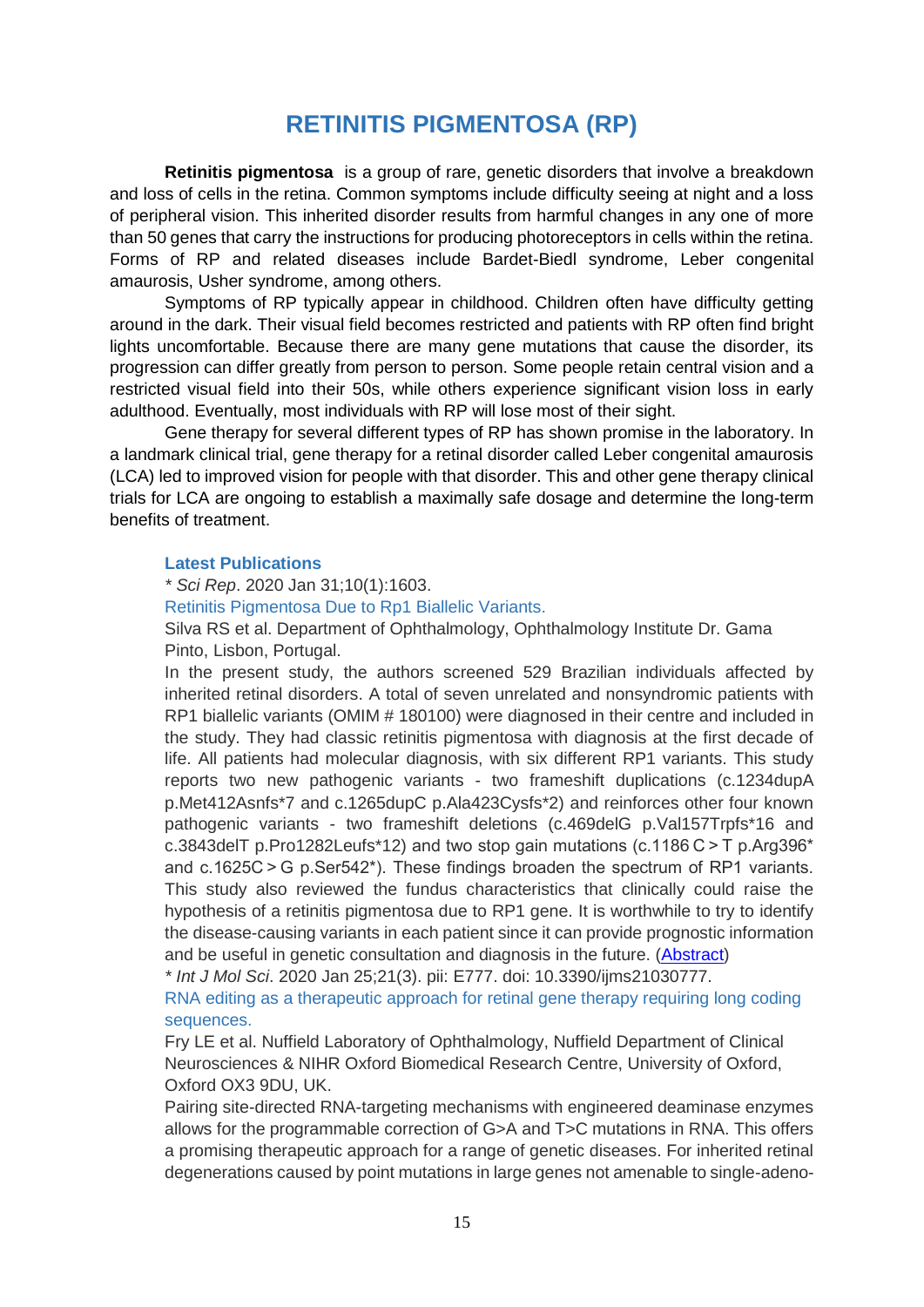associated viral (AAV) gene therapy such as USH2A and ABCA4, correcting RNA offers an alternative to gene replacement. Genome editing of RNA rather than DNA may offer an improved safety profile, due to the transient and potentially reversible nature of edits made to RNA. This review considers the current site-directing RNA editing systems, and the potential to translate these to the clinic for the treatment of inherited retinal degeneration. [\(Abstract](https://www.ncbi.nlm.nih.gov/pubmed/31991730) – [Full Text\)](https://www.mdpi.com/1422-0067/21/3/777/htm)

*\* J Med Genet*. 2019 Dec 19. pii: jmedgenet-2019-106473

Gene editing prospects for treating inherited retinal diseases.

Benati D, Patrizi C, Recchia A Life Sciences, University of Modena and Reggio Emilia, Modena, Italy.

Retinal diseases (RD) include inherited retinal dystrophy (IRD), for example, retinitis pigmentosa and Leber's congenital amaurosis, or multifactorial forms, for example, age-related macular degeneration (AMD). IRDs are clinically and genetically heterogeneous in nature. To date, more than 200 genes are known to cause IRDs, which perturb the development, function and survival of rod and cone photoreceptors or retinal pigment epithelial cells. Conversely, AMD, the most common cause of blindness in the developed world, is an acquired disease of the macula characterised by progressive visual impairment. To date, available therapeutic approaches for RD include nutritional supplements, neurotrophic factors, antiangiogenic drugs for wet AMD and gene augmentation/interference strategy for IRDs. However, these therapies do not aim at correcting the genetic defect and result in inefficient and expensive treatments. The genome editing technology based on clustered regularly interspaced short palindromic repeat (CRISPR)-associated protein (Cas) and an RNA that guides the Cas protein to a predetermined region of the genome, represents an attractive strategy to tackle IRDs without available cure. In this review, the authors introduce the mechanism of CRISPR/Cas system, presenting an updated panel of Cas variants and delivery systems, then they focus on applications of CRISPR/Cas genome editing in the retina, and, as emerging treatment options, in patient-derived induced pluripotent stem cells followed by transplantation of retinal progenitor cells into the eye. [\(Abstract\)](https://www.ncbi.nlm.nih.gov/pubmed/31857428)

## **TARGET: mutant P23H mRNA**

▬▬▬▬▬▬▬▬▬▬▬▬▬▬▬▬▬▬▬▬▬▬▬▬▬▬▬▬▬▬▬▬▬▬▬▬▬▬▬▬▬

## **PRODUCT: QR-1123 (PREVIOUSLY KNOWN AS IONIS-RHO-2.5RX) – [PROQR THERAPEUTICS](https://www.proqr.com/) (NL)**

**QR-1123** is a first-in-class investigational antisense oligonucleotide designed to treat autosomal dominant retinitis pigmentosa (adRP) due to the P23H mutation in the rhodopsin (RHO) gene. The therapy aims to inhibit the formation of the mutated toxic version of the rhodopsin protein by specifically binding the mutated RHO mRNA. Binding of QR-1123 causes allele specific knockdown of the mutant mRNA by a mechanism called RNase H mediated cleavage without affecting the normal RHO mRNA. QR-1123 is intended to be administered through intravitreal injections in the eye.

QR-1123 was discovered and developed by Ionis Pharmaceuticals. In October 2018, ProQR Therapeutics has acquired the rights to QR-1123. Under the terms of the agreement, ProQR was granted an exclusive worldwide license to QR-1123 and relevant patents.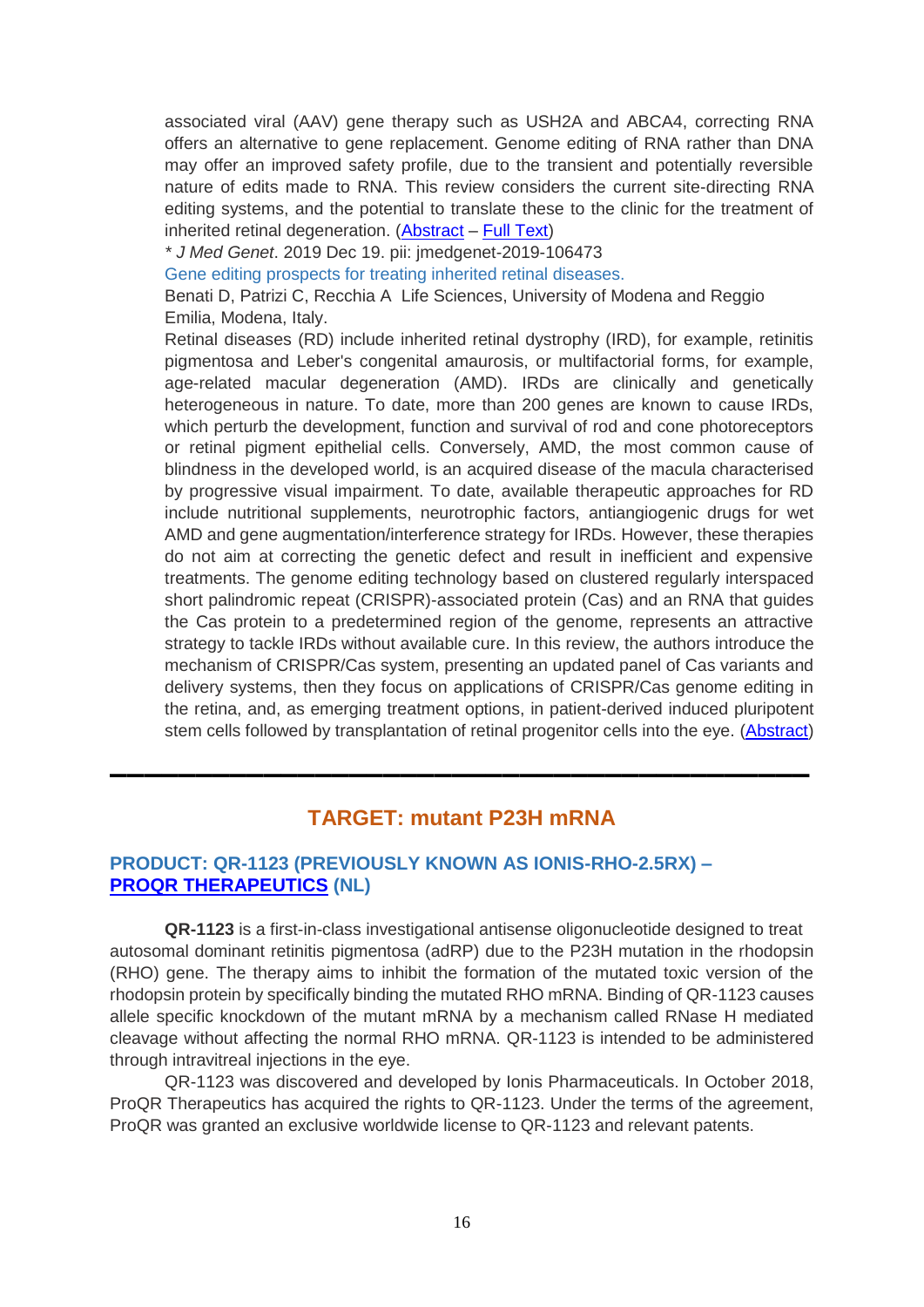**■ PHASE 1 - 2**

## **A Study to Evaluate the Safety and Tolerability of QR-1123 in Subjects With Autosomal Dominant Retinitis Pigmentosa Due to the P23H Mutation in the RHO Gene (AURORA)**

**ID**: [NCT04123626](https://clinicaltrials.gov/ct2/show/NCT04123626) - PQ-1123-001 - AURORA

**Recruitment Status**: Recruiting **Start/Planned completion: OCT 2019/OCT 2021 Estimated Enrollment:** 35 **Sites**: 3 (USA) **Updated**: December 13, 2019

**Contact**: ProQR Clinical Trial Manager - +31(0)88 166 7000 - [info@proqr.com](mailto:info@proqr.com)

This study evaluates the safety, tolerability and efficacy of QR-1123 injection in the eye (intravitreal; IVT) injections (one eye/unilateral) in subjects receiving a single dose or repeat doses. Single injections will be assessed in an open label way, and repeat injections will be assessed in a double-masked, randomized, sham-controlled fashion.

The study will comprise up to 8 single dose and repeat dose cohorts. Prior to initiating a higher single dose cohort and/or prior to initiating repeat dose cohort(s), available safety and efficacy data will be reviewed by the DMC.

In the single dose cohorts subjects will receive a single, unilateral IVT injection of QR-1123 in an open label fashion. In the repeat dose cohorts subjects will be randomized to receive either a unilateral IVT injection of QR-1123 every 3 months or a unilateral sham procedure every 3 months, in a double masked fashion. Subjects will be followed for safety, tolerability and efficacy for a total period of 12 months. The trial is conducted at expert sites in North America. Initial data from the study are expected in 2021.

#### **Related Informations/Publications**

\* **DECEMBER 2019** - ProQR Announces First Patient Dosed in Phase 1/2 Aurora Trial of QR-1123 for Autosomal Dominant Retinitis Pigmentosa. [\(Press Release\)](https://ir.proqr.com/news-releases/news-release-details/proqr-announces-first-patient-dosed-phase-12-aurora-trial-qr) \* **NOVEMBER 2019** - ProQR Receives Orphan Drug Designation from FDA for QR-1123 for Autosomal Dominant Retinitis Pigmentosa. [\(Press Release\)](https://ir.proqr.com/news-releases/news-release-details/proqr-receives-orphan-drug-designation-fda-qr-1123-autosomal)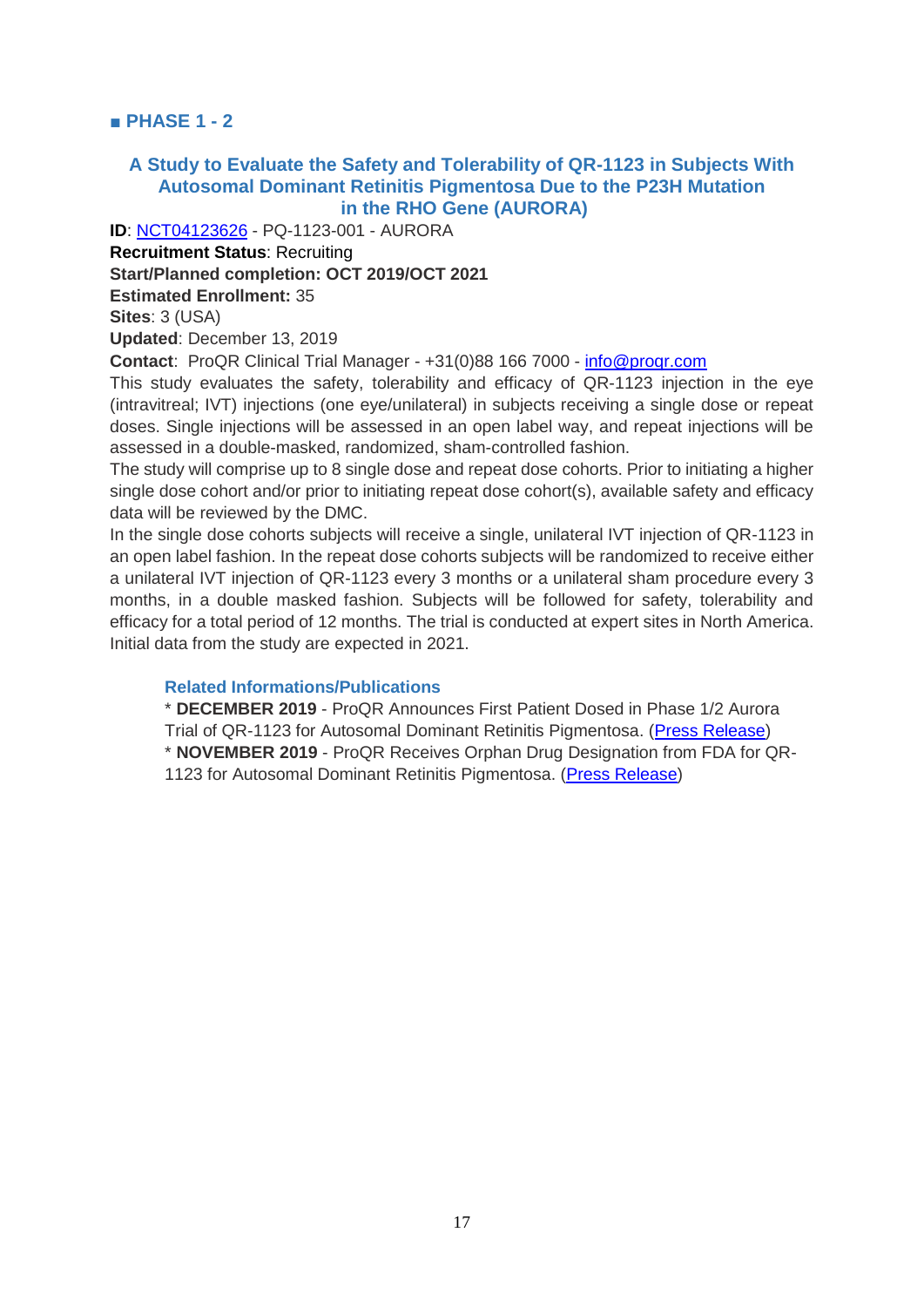**All material published in this study is protected by copyright. No text or part thereof may be reproduced in any way without prior written consent of the publisher.**

**Publishers: BioPharmAnalyses Discussed BioPharmAnalyses OctopusyX BioConsulting 40, rue du petit bois Centre Atlas 78370 Plaisir 24, avenue du Prado France 13006 Marseille. France Phone: 33 (0)686 683 220 Phone: 33 (0)668 071 907 Contact: [alb@biopharmanalyses.fr/](mailto:alb@biopharmanalyses.fr/) Contact[:olivier@octopusyx.fr](mailto:olivier@octopusyx.fr)**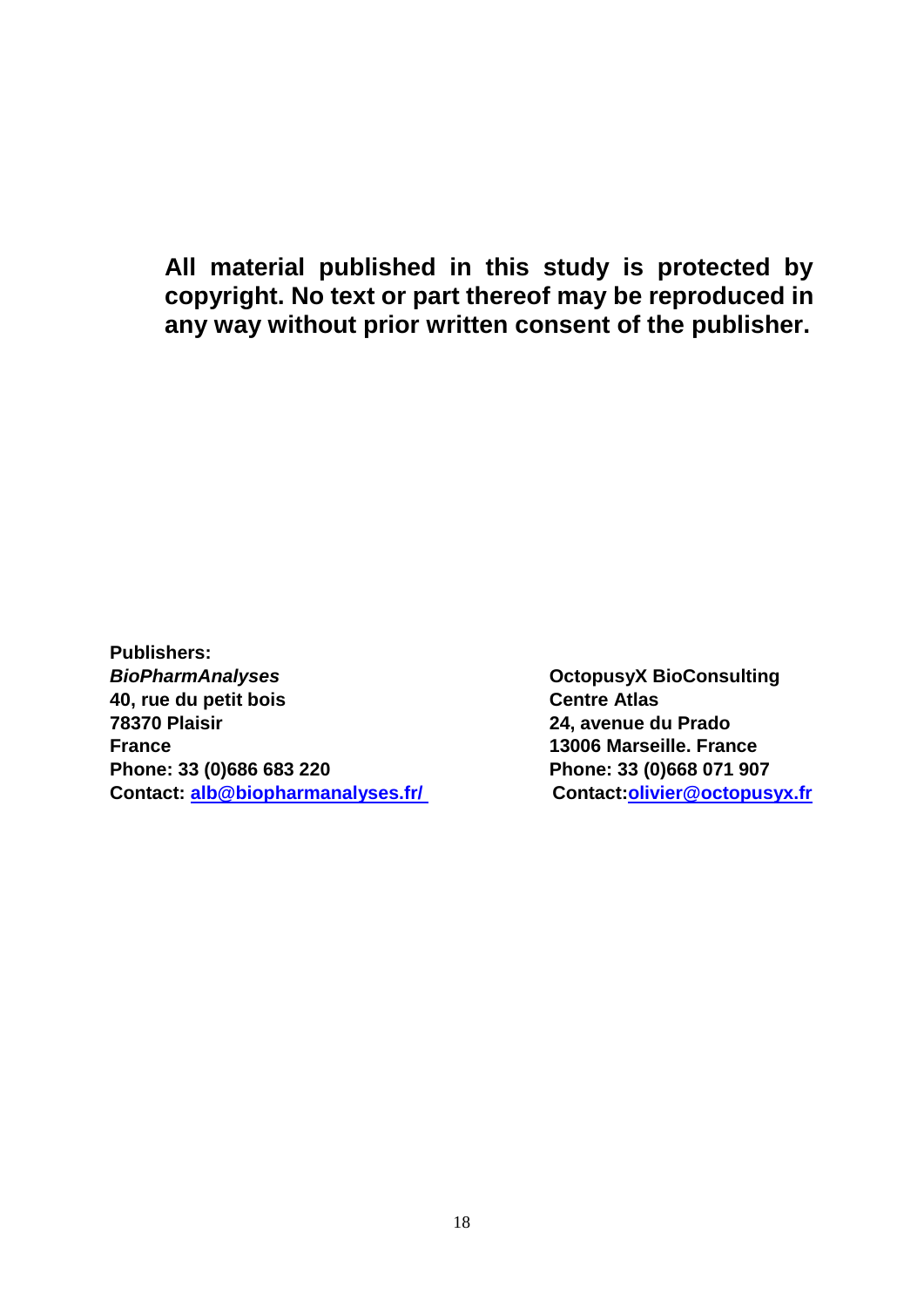**RNA science is now translated into new therapies…**

**Six RNA-based products are now approved and more than one hundred candidates have reached the clinical stage…**



**is proud to announce the launch of its latest**

**« BRIEFING ON RNA TRIALS »** 

# **AT LEAST FOUR REASONS TO BUY**

**Wishing to identify hot research topics in this highly competitive field ?**

**Looking for an update on the clinical portfolio ?**

**Needing insights to assist you in your decision-making in RNA drug or to identify the most advanced companies in the field ?**

**Searching for new candidates to in-license ?**

**« BRIEFING ON RNA TRIALS » is the up-dated tool you need to have**

● **220 pages detailing more than 160 clinical trials conducted in 45 countries**

**● 48 companies and academic institutions developing more than 100 RNA therapeutics (antisense oligonucleotides, RNAi/siRNA, microRNA, mRNA...)**

● **58 targets and 62 diseases in a wide range of therapeutic areas** (cancers, cardiovascular and metabolic diseases, infectious diseases, genetic diseases, ophthalmological diseases....)